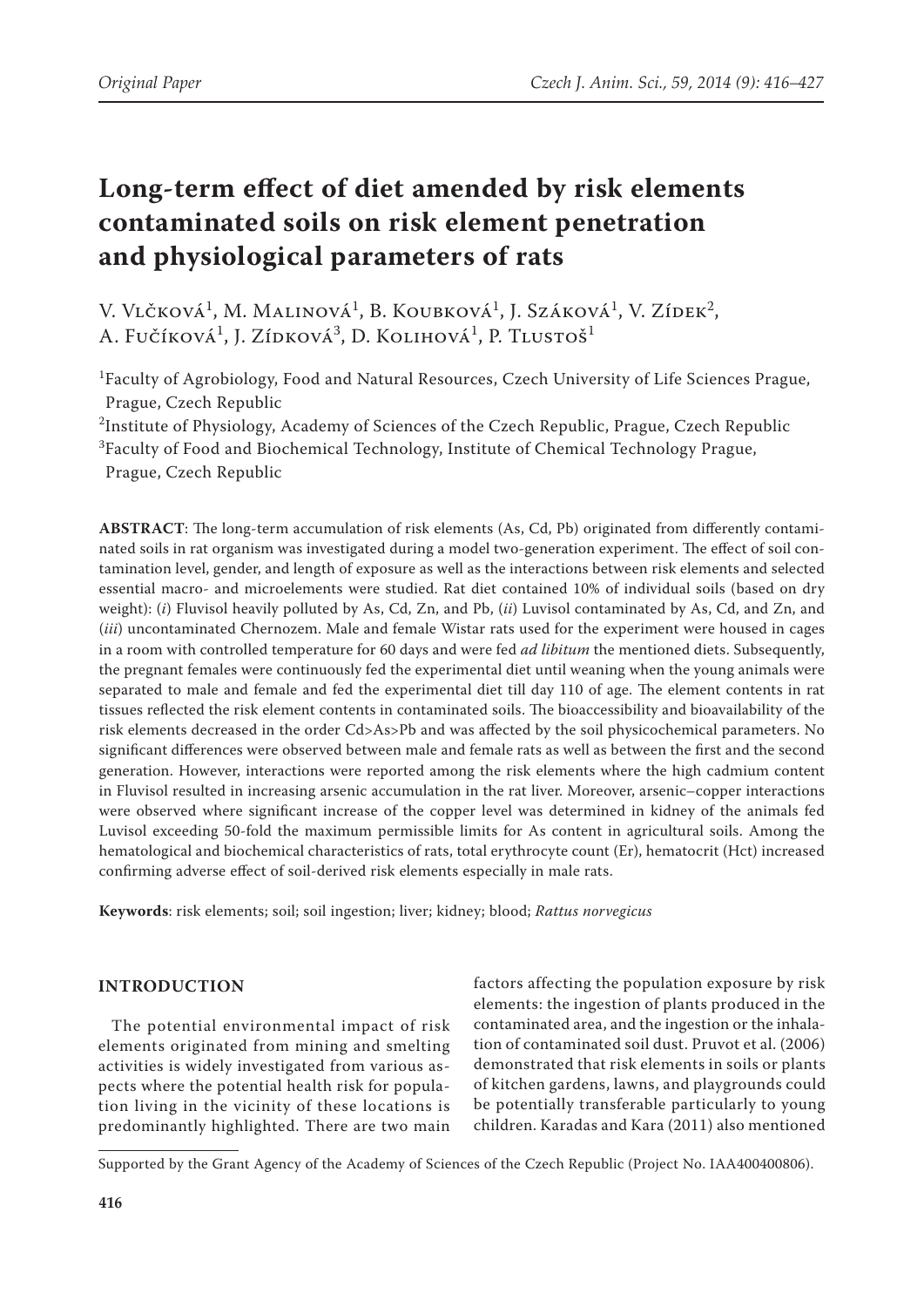potential risk of soil ingestion in the vicinity of zinc, lead, and manganese mines. However, the potential risk of the ingestion of soil-derived risk elements depends on individual mining areas and element levels in the soils in the vicinity of the mine and also on bioavailability of individual elements in the soils (Noble et al. 2010; Szakova et al. 2012). As already mentioned in our previous work, the inhabitants living in element contaminated area are long-term exposed to the contaminated soil and the impact of risk elements should be evaluated also from biochemical, physiological, and hematological point of view (Amaral et al. 2007). Fischer et al. (2003) observed significant changes of selected hematological parameters in blood of children longterm exposed to enhanced concentrations of lead and cadmium close to a smelter. Phagocytic activity and some hematological parameters are known to be highly susceptible to alterations of nutritional and environmental factors including trace elements (Kostic et al. 1993). Ognjanovic et al. (2003) studied the impact of acute cadmium exposition of rats on hematological and immunological parameters as well as on the activities of lipid peroxidases and the potential role of vitamin E. They proved decreasing number of erythrocytes, hematocrit values, and hemoglobin concentrations in the exposed animals. The increased activity of antioxidative enzymes was observed, as well. Woods and Fowler (1977) and Bhadauria and Flora (2007) investigated the impact of mammal chronic exposition to arsenic where the adverse effect on the heme biosynthesis in liver was observed. The effect of risk elements on rat biochemical characteristics was reported in our previous investigation especially in the case of white blood cells (Szakova et al. 2012). Comparably, Castro et al. (2009) described the effect of arsenic on lymphocyte count and functions where low arsenic concentrations increased the number of T-lymphocytes whereas increasing As uptake decreased.

Instead of the direct adverse effect of the risk elements, potential effect of inter-element interactions affecting the balance of nutrients in the animal organism could be taken into account. For example, calcium and/or zinc deficiency can result in increasing resorption of lead and cadmium (Bencko et al. 1995). Increased Cd, Cu, and Pb levels were observed in the blood of anaemic children (Turgut et al. 2007). Similarly, daily rat exposition to 15 mg/kg CdCl<sub>2</sub> for 30 days resulted in anaemia followed by the changes in the metabolism and antioxidative activity of erythrocytes (Kostic et al. 1993). This effect has already been described by Prigge et al. (1977) presenting rat anaemia due to increased Cd uptake in feed (up to 31 mg/kg). Paul et al. (2002) reported higher arsenic accumulation in liver of iron-deficient rats compared to the animals with optimal iron uptake.

On the contrary, the increased Cd uptake can lead to suppressed resorption of iron, copper, zinc, cobalt etc., especially in the pregnant organism where the faetus development could be adversely affected due to the nutrient imbalance and lower bioavailability of the nutrients for the faetus (Bencko et al. 1995; Chmielnicka and Sowa 1996). The increased cadmium contents in the animal organism can affect the metabolism of many other essential elements such as selenium, manganese, chromium, magnesium, sodium, potassium, etc. (Matovic et al. 2011). Therefore, the supplementation of the organism with essential elements can lead to improvement of animal health status as described by Kusakabe et al. (2008) in the case of Fe, Cu, and Zn. Matovic et al. (2011) reported the effects and interactions of magnesium and zinc supplementation in this context.

The animals can be exposed to either single dose of contaminated soil suspension (Ellickson et al. 2001) or to long-term consumption of diet amended by the contaminated soil (Hetiarachchi et al. 2003). According to the results of the mentioned studies and our expertize, the following hypotheses were set up: (*i*) the risk elements contained in the contaminated soils can affect the whole rat organism in dependence on gender and exposition length, (*ii*) the exposure of the rat organisms to the soil amended diet can result in the imbalance of essential elements in animal organisms in accordance with gender and exposition time. This experiment follows up our previous experiment (Szakova et al. 2012) where the potential impact of soil ingestion for 60 days on element accumulation and hematological parameters in male Wistar rats (*Rattus norvegicus*) was studied. In this experiment, the response of male and female organism as well as two following generations of animals on the element uptake from the contaminated soil was investigated. The main objective of the present investigation was to assess long-term effect of risk elements (As, Cd, Pb) on selected hematological and biochemical parameters of rats. Interactions between risk elements and selected essential elements were studied as well.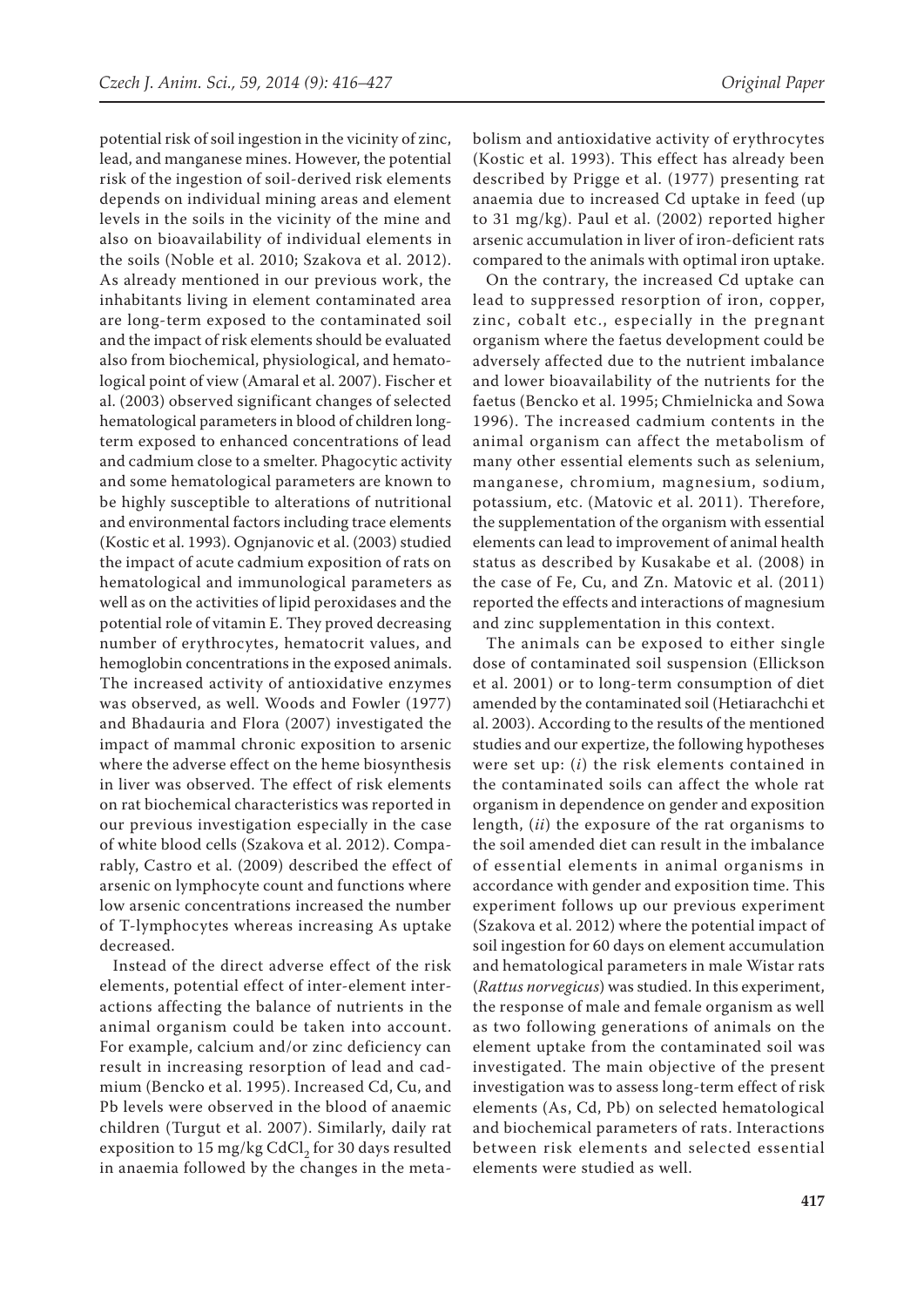#### **MATERIAL AND METHODS**

*Experimental design.* Twenty-four male and the same number of female Wistar rats (average body weight  $251 \pm 2$  g for male,  $185 \pm 2$  g for female rats, respectively) were obtained from the breeder (Velaz Ltd., Prague, Czech Republic) at 30 days of age and housed in cages (1 animal per cage) in a room with controlled temperature (varying from 23 to 25°C) under natural light conditions. The animals were randomly divided into 4 groups per 6 animals and fed a semi-synthetic diet according to the experimental design for 60 days. Subsequently, the females were fertilized by the male individuals and the males were euthanized. The whole blood samples were taken from all the animals. Pregnant females were continuously fed the experimental diet until weaning when the young animals were separated to male and female and divided again into 4 groups per 6 animals and fed the experimental diets till day 110 of age when the experiment was terminated. Feed and water were supplied to the animals *ad libitum*, feed consumption and body weight of animals were monitored weekly. The control group was fed the untreated semi-synthetic diet consisting from 50% of wheat coarse meal, 13% of fish meal, 14% of soybean meal, 0.28% of CaHPO<sub>4</sub>, 1.12% of limestone, 4% of alfalfa hay, 1% of mineral additives (Aminovitan STER PLUS, Biofaktory Ltd., Prague, Czech Republic), 7.5% of feeding yeast, 4.5% of wheat germs, and 10% of oat meal. In the case of treated groups defined portions

of individual soils were mixed with the mentioned semi-synthetic diet to obtain final percentage of 10% soil from final weight of the diet. The soils used for diet amendment were: (*i*) Fluvisol from the alluvium of the Litavka River, Czech Republic, heavily polluted by wastes from smelter setting pits (soil L), (*ii*) Kutná Hora soil (Luvisol) contaminated by arsenic, cadmium, and zinc mainly due to tailings of silver mining in the Middle Ages (soil K), and (*iii*) uncontaminated Chernozem (soil S). Before mixing, the soils were air-dried, homogenized, grinded, and passed through a 2-mm plastic sieve. The total element contents in soils, diet, and soilamended diet are summarized in Table 1 and main physicochemical parameters of the soils in Table 2. After the termination of the individual parts of the experiment the animals were euthanized by exsanguination after anaesthetizing with Xylapan (xylasin) and Narketan (ketamin) and whole blood (only in the  $1<sup>st</sup>$  generation), liver, and kidney were sampled. The sampled tissues were kept at  $-18^{\circ}$ C, freeze-dried, and homogenized; aliquots of blood samples were treated by  $K_2EDTA$ , and immediately used for determination of hematological parameters whereas remaining blood was sedimented to obtain serum samples for determination of both risk and essential elements as well as the selected biochemical parameters.

*Analytical methods***.** Pressurized wet ashing: An aliquot (~500 mg of dry matter) of the freeze-dried liver and whole kidney samples from the individual animals, or experimental diet were weighed into a

| Element        | $Diet + S$      | $Diet + K$      | $Diet + L$      | Diet            | Soil S            | Soil K          | Soil L          |
|----------------|-----------------|-----------------|-----------------|-----------------|-------------------|-----------------|-----------------|
| As             | $4.5 \pm 2.1$   | $130 \pm 14$    | $32.0 \pm 1.0$  | $1.51 \pm 0.3$  | $15.1 \pm 0.8$    | $1602 \pm 363$  | $321 \pm 2.2$   |
| Ca             | $19244 \pm 478$ | $17995 \pm 864$ | $18421 \pm 412$ | $21623 \pm 216$ | $10031 \pm 2112$  | $8772 \pm 212$  | $3013 \pm 244$  |
| C <sub>d</sub> | $0.80 \pm 0.05$ | $3.05 \pm 0.34$ | $5.01 \pm 0.29$ | $0.34 \pm 0.06$ | $1.02 \pm 0.03$   | $16.7 \pm 0.59$ | $37.5 \pm 1.29$ |
| Cu             | $39.5 \pm 2.3$  | $45.3 \pm 9.9$  | $40.5 \pm 5.9$  | $29.7 \pm 2.2$  | $156 \pm 2$       | $173 \pm 1$     | $134 \pm 4$     |
| Fe             | $4005 \pm 123$  | $6220 \pm 539$  | $5054 \pm 147$  | $445 \pm 66$    | $27\,247 \pm 406$ | $43249 \pm 342$ | $34139 \pm 129$ |
| K              | $18012 \pm 361$ | $17537 \pm 175$ | $17113 \pm 460$ | $15010 \pm 377$ | $24600 \pm 270$   | $23545 \pm 18$  | $15233 \pm 115$ |
| Mg             | $1402 \pm 64$   | $1676 \pm 26$   | $1353 \pm 80$   | $2190 \pm 25$   | $230 \pm 18$      | $222 \pm 14$    | $150 \pm 25$    |
| Mn             | $218 \pm 13$    | $199 \pm 17$    | $674 \pm 32$    | $128 \pm 5$     | $912 \pm 8$       | $969 \pm 11$    | $4941 \pm 625$  |
| Mo             | $1.92 \pm 0.07$ | $2.34 \pm 0.19$ | $3.02 \pm 0.23$ | $2.32 \pm 0.23$ | $1.31 \pm 0.37$   | $0.88 \pm 0.09$ | $6.22 \pm 0.07$ |
| Ni             | $5.88 \pm 0.69$ | $5.55 \pm 0.61$ | $4.73 \pm 0.37$ | $1.75 \pm 0.24$ | $37.8 \pm 2.26$   | $45.1 \pm 0.24$ | $28.8 \pm 0.37$ |
| P              | $6463 \pm 286$  | $5664 \pm 522$  | $6267 \pm 288$  | $6.697 \pm 184$ | $888 \pm 50$      | $1700 \pm 81$   | $592 \pm 13$    |
| Pb             | $5.14 \pm 0.63$ | $13.1 \pm 1.51$ | $522 \pm 5.28$  | $3.82 \pm 1.42$ | $105 \pm 2$       | $195 \pm 2$     | $5074 \pm 103$  |
| Zn             | $130 \pm 27$    | $276 \pm 25$    | $735 \pm 26$    | $117 \pm 17$    | $137 \pm 32$      | $1970 \pm 4$    | $5899 \pm 158$  |

Table 1. Total content of elements in individual soils, diet, and diet amended by 10% of the soil (mg/kg of dry matter)

soil  $L =$  Fluvisol, soil  $K =$  Luvisol, soil  $S =$  uncontaminated Chernozem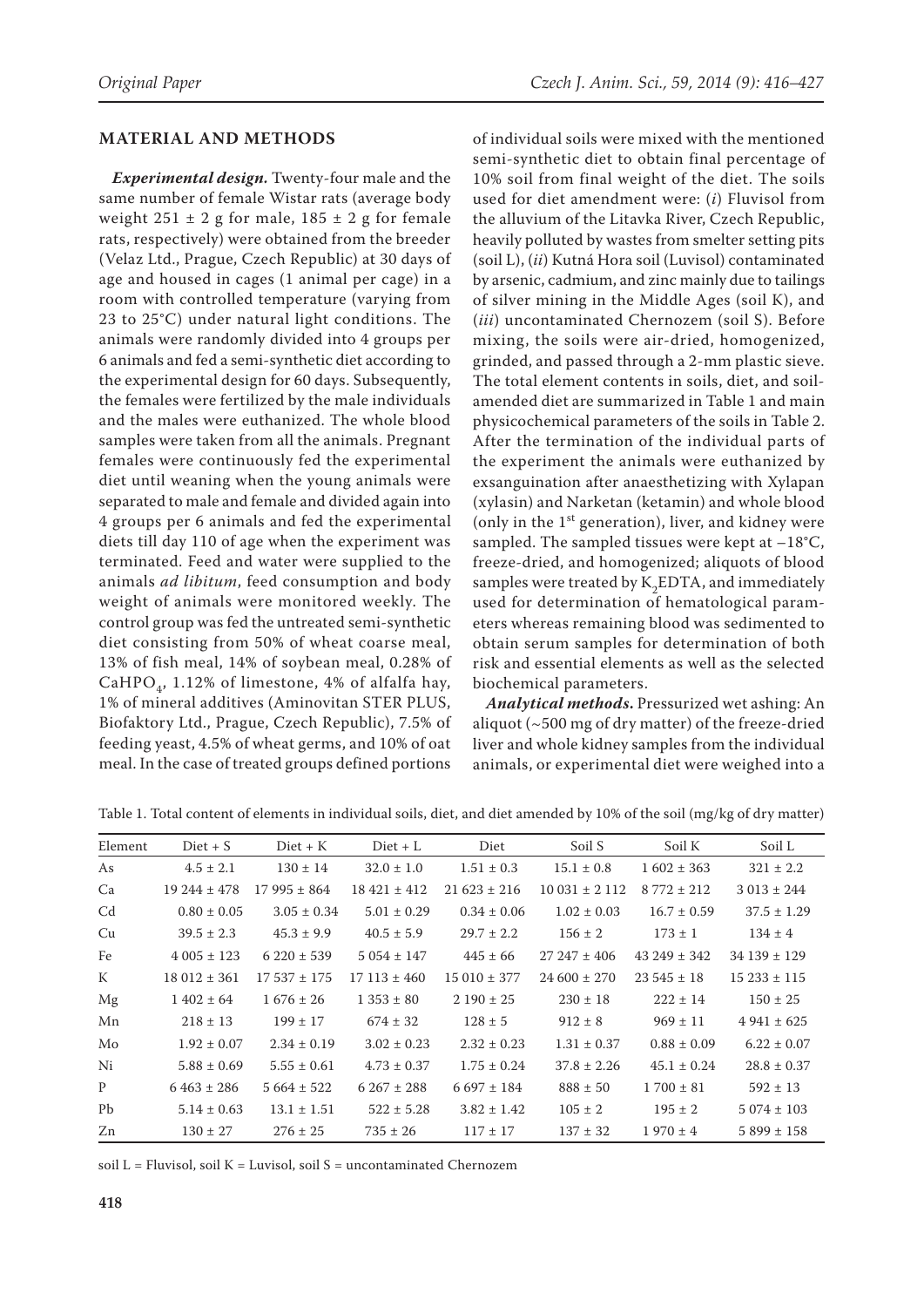| Soil   | TOC(%) | pΗ  | $CEC$ (mmol/kg) | Ca (mg/kg) | $Mg$ (mg/kg) | $K$ (mg/kg) | P(mg/kg) |
|--------|--------|-----|-----------------|------------|--------------|-------------|----------|
| Soil L | 2.31   | 5.8 | 54.5            | 2561       | 148          | 155         | 147      |
| Soil K | 6.05   | 7.2 | 346             | 2296       | 76.7         | 62.2        | 69.5     |
| Soil S | 2.21   | 7.2 | 138             | 7195       | 282          | 585         | 166      |

Table 2. Main physicochemical parameters of experimental soils and available contents of main nutrients according to Mehlich III soil extraction procedure (Mehlich 1984)

TOC = total organic carbon content, CEC = cation exchange capacity, soil L = Fluvisol, soil K = Luvisol, soil S = uncontaminated Chernozem

digestion vessel. Concentrated nitric acid (8.0 ml) and 30%  $H_2O_2$  (2.0 ml) (both Analytika Ltd., Prague, Czech Republic) were added. The mixture was heated in an Ethos 1 (MLS GmbH, Leutkirch, Germany) microwave assisted wet digestion system at 220°C for 30 min. After cooling, the digest was quantitatively transferred into a 20 ml glass tube and filled up to the volume by deionized water (Jankovska et al. 2010). The total concentrations of trace elements in the soils were determined in the digests obtained by the following decomposition procedure: aliquots (0.5 g) of air-dried soil samples were decomposed in a digestion vessel with a mixture of 8 ml of concentrated nitric acid, 5 ml of hydrochloric acid, and 2 ml of concentrated hydrofluoric acid. The mixture was heated in an Ethos 1 (MLS GmbH) microwave assisted wet digestion system at 210°C for 33 min. After cooling, the digest was quantitatively transferred into a 50 ml Teflon® vessel and evaporated to dryness at 160°C. The digest was then dissolved in 3 ml of nitric and hydrochloric acid mixture (1 : 3), transferred into a 25 ml glass tube, filled up by deionized water, and kept at laboratory temperature until measurement. In the case of serum, the samples were diluted before measurement without any other sample preparation.

The total contents of elements in the digests were determined by optical emission spectroscopy with inductively coupled plasma (ICP-OES) with axial plasma configuration, Varian VistaPro, equipped with SPS-5 autosampler (Varian Inc., Mulgrave, Australia). Measurement conditions were for all lines: power 1.2 kW, plasma flow 15.0 l/min, auxiliary flow 0.75 l/min, nebulizer flow 0.9 l/min. Low concentrations of As, Cd, Cr, Ni, and Pb in the digests and serum were determined by electrothermal atomic absorption spectrometry (ETAAS) using the instrument VARIAN AA280Z (Varian Inc.) equipped with GTA120 graphite tube atomizer, and by inductively coupled plasma mass spectrometry using the apparatus Agilent 7700x ICP-MS (Agilent Technologies Inc., Santa Clara, USA) equipped with an auto-sampler ASX-500, a three channel peristaltic pump, and a MicroMist nebulizer. The contents of Ca, Mg, and K in the digests were determined by flame atomic absorption spectrometry (Varian 280FS; Varian Inc.).

Among the hematological parameters total number of erythrocytes (Er; T/l), hemoglobin (Hb; g/100 ml), hematocrit value (Hct; %), mean cell volume (MCV; fl), and total number of leukocytes (Le; g/l) were determined in the whole blood stabilized by K<sub>2</sub>EDTA. All parameters were determined on a computerized analyzer MEK 5208 Celltac (NIHON KOHDEN Corp., Tokyo, Japan). For the determination of the number of leukocytes and hemoglobin values the blood hemolysis solution Isotonac 3 MEK 640 (NIHON KOHDEN Corp.) was used. In the case of biochemical parameters (aspartate transaminase (AST), alkaline phosphatase (ALP), total protein, urea, and glucose contents) and Ca, Mg, and P contents in blood serum were determined by using a computerized analyzer Cobas 6000 (Roche, Basel, Switzerland).

*Statistical analysis***.** The data obtained were subjected to Dixon's test for identification of outliers (significance level  $α = 0.05$ ) using MS Excel 2007. Subsequently, two-way analysis of variance and linear correlation analysis were used at the significance level  $\alpha$  = 0.05 (STATISTICA, Version 9.1, 2011).

## **RESULTS**

The effect of the contaminated soil addition on total element contents in the experimental diets as well as the bioavailability of individual elements determined as the element portion extractable with simulated gastric and pancreatic solution (Ruby et al. 1996) was discussed in detail in our previous paper (Szakova et al. 2012). We can summarize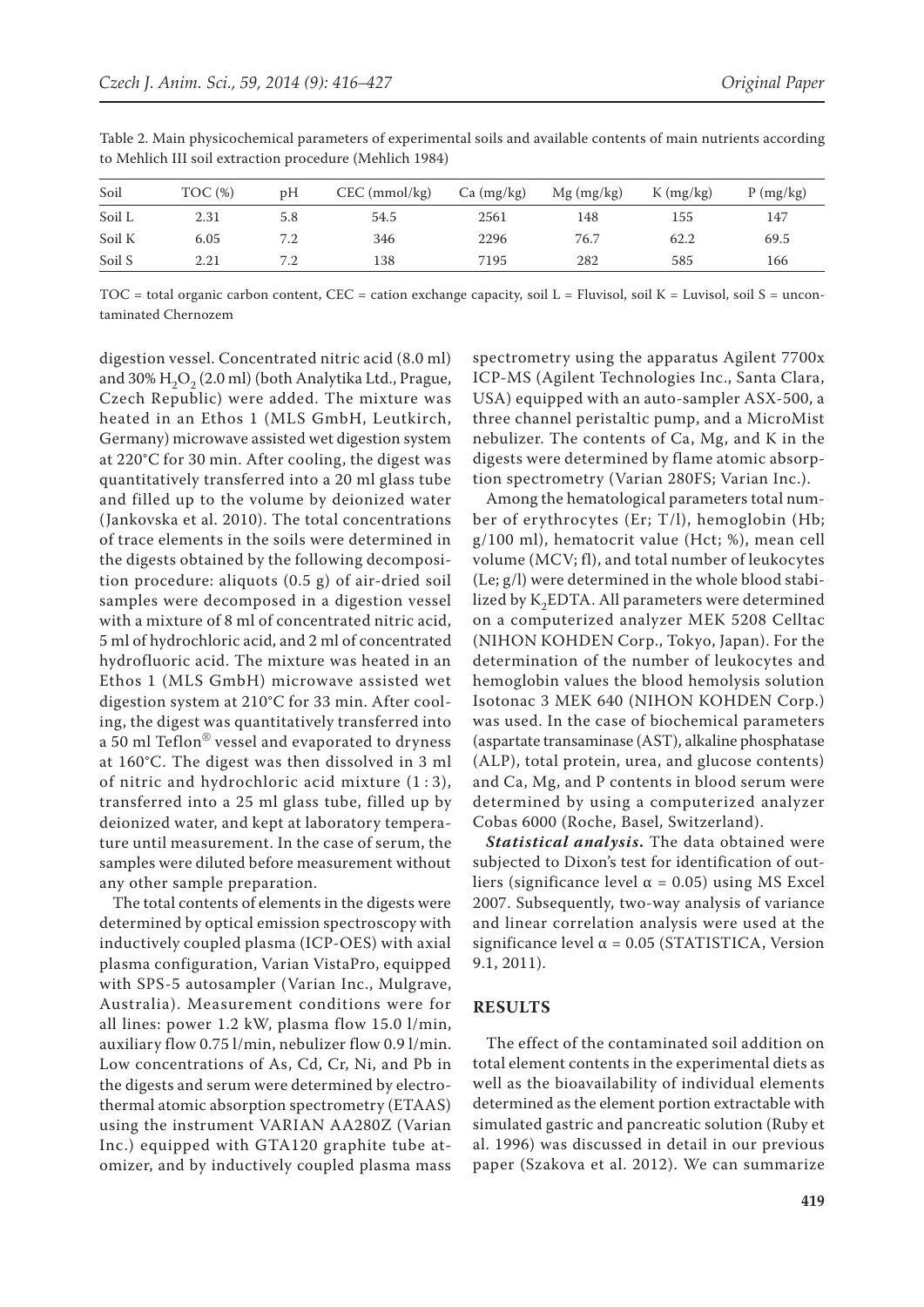|                                                                                                                                    | $2^{\rm nd}$ generation    | it 110 days of age | male female                 | $482 \pm 18$ $285 \pm 23$              |
|------------------------------------------------------------------------------------------------------------------------------------|----------------------------|--------------------|-----------------------------|----------------------------------------|
|                                                                                                                                    |                            |                    | 30 days weight gain         |                                        |
|                                                                                                                                    |                            | litter             |                             | $87 \pm 8$ $1152 \pm 74$ $1066 \pm 67$ |
|                                                                                                                                    |                            |                    | 1 day                       |                                        |
|                                                                                                                                    |                            |                    |                             |                                        |
|                                                                                                                                    | 1 <sup>st</sup> generation | female             | 30 days 90 days weight gain | $184 \pm 8$ $336 \pm 22$ $152 \pm 19$  |
| Table 3. Body weight and total weight gain (g) of the animals monitored during the experiment ( $n=6$ ; mean ± standard deviation) |                            |                    |                             |                                        |
|                                                                                                                                    |                            |                    |                             | $265 \pm 46$                           |
|                                                                                                                                    |                            | male               | 30 days 90 days weight gain | $250 \pm 24$ $514 \pm 24$              |
|                                                                                                                                    |                            |                    |                             |                                        |
|                                                                                                                                    |                            |                    |                             | jiet                                   |

Diet 250 ± 24 514 ± 24 265 ± 46 184 ± 8 336 ± 22 152 ± 19 87 ± 8 1152 ± 74 1066 ± 67 482 ± 18 285 ± 23  $\rm{Dict} + S$   $\rm{253 \pm 12}$   $\rm{502 \pm 18}$   $\rm{249 \pm 20}$   $\rm{188 \pm 12}$   $\rm{338 \pm 18}$   $\rm{150 \pm 18}$   $\rm{25 \pm 28}$   $\rm{26 \pm 12}$   $\rm{289 \pm 27}$ Diet + K 253 ± 15 511 ± 27 258 ± 27 186 ± 14 353 ± 23 167 ± 34 101 ± 13 1120 ± 108 1099 ± 95 505 ± 99 278 ± 15 Diet + L 248 ± 7 499 ± 47 252 ± 44 183 ± 13 326 ± 22 143 ± 28 87 ± 14 1076 ± 178 989 ± 167 481 ± 41 275 ± 18

 $338 \pm 18$  $353 \pm 23$  $326 \pm 22$ 

 $502 \pm 18$  $511 \pm 27$  $499 \pm 47$ 

 $253 \pm 12$ 

 $$$$ 

 $253 \pm 15$ 

 $Diet + K$  $$$$$$ 

 $248 \pm 7$ 

 $183 \pm 13$ 

 $252 \pm 44$ 

 $K = Luvisol, S = uncontanninated Chernozem$ L = Fluvisol, K = Luvisol, S = uncontaminated Chernozem  $L = Fluvisol,$ 

values do not significantly differ at  $P < 0.05$  within individual columns values do not significantly differ at *P* < 0.05 within individual columns

that the relatively high contents of As, Cd, and Pb in the soils K and L resulted in significantly ( *P* < 0.05) increased contents of these elements in the amended diets (Table 1). Moreover, the element contents extractable with simulated gastric solution confirmed higher bioaccessible contents of risk elements in the contaminated soils. The extract able portions of elements increased in the order soil S < soil K < soil L for Cd, Cu, Fe, Pb, and Zn, and opposite pattern for As, Mn, and P. The effect of soil physicochemical parameters (Table 2) was not significant.

Body weight of the animals was monitored (Ta ble 3) as well as the total body weight gain and feed consumption. No significant changes were observed among the experimental groups although both body weight and weight gain of the litter from females fed the diet amended by the soil L tended to decrease. The contents of both risk and essential elements in liver, kidney, and serum of the animals are summarized in Tables 4–6. The arsenic contents in liver varied between 0.55 ± 0.23 mg/kg (diet) and  $48.8 \pm 5.8$  mg/kg (diet + K), in kidney between  $1.09 \pm 0.60$  mg/kg (diet) and  $47.2 \pm 9.6$  mg/kg (diet + K); the cadmium content in liver varied between  $0.03 \pm 0.01$  mg/kg (soil S) and  $0.90 \pm 0.15$  mg/kg (diet + L), in kidney between  $0.11 \pm 0.05$  mg/kg (diet) and  $3.54 \pm 1.76$  mg/kg (diet + L); the lead content in liver between  $0.08 \pm$ 0.08 mg/kg (diet) and  $0.74 \pm 0.22$  mg/kg (diet + L), in kidney between  $0.09 \pm 0.02$  mg/kg (diet) and 20.8  $\pm$  2.8 mg/kg (diet + L). The pattern of risk elements was comparable regardless of the generation and higher risk element contents (Cd and Pb) were found in kidney. Arsenic contents in kidney of the 2<sup>nd</sup> generation rats tended to increase especially in the case of the animals fed the As contaminated soil K.

Among the other investigated elements, sig nificant ( $P < 0.05$ ) increase of copper contents in kidney of the 1<sup>st</sup> generation and both liver and kidney in the  $2<sup>nd</sup>$  generation of the animals fed the diet containing As-contaminated soil K was reported. Because the Cu contents and bioavail ability of copper in this soil did not differ from the remaining experimental soils we can anticipate As-Cu interaction observed also by other authors (Birri et al. 2010). The levels of other macro- and micronutrients were not significantly  $(P < 0.05)$ changed due to increased risk element uptake. However, a slight decrease of Fe, Na, and Mn contents in kidney of the  $2<sup>nd</sup>$  generation female

 $153 \pm 20$  $505 \pm 99$  $±41$  $181$ 

 $1016 \pm 206$ 

 $1099 \pm 95$ 

 $275 \pm 18$ 

 $\pm~167$ 

989

178

 $1076 \pm$ 

 $±14$  $101 \pm 13$  $94 \pm 8$ 

87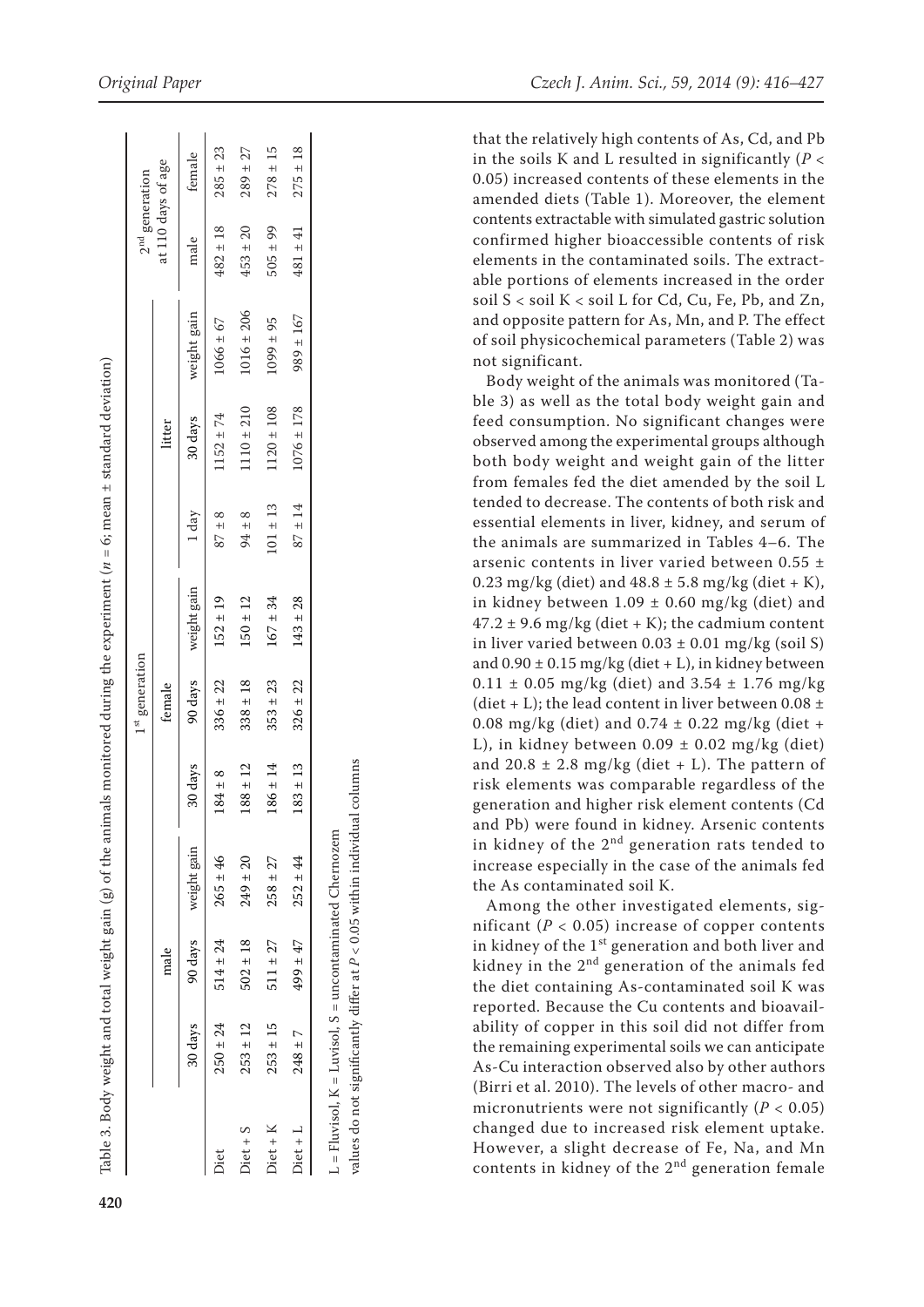|  |  |  |  |  |  | Table 4. Element contents (mg/kg of dry matter) in liver of the animals ( $n = 6$ ; mean $\pm$ standard deviation) |
|--|--|--|--|--|--|--------------------------------------------------------------------------------------------------------------------|
|--|--|--|--|--|--|--------------------------------------------------------------------------------------------------------------------|

|                                 | As                                                   | Ca                     | Cd                        | Cr                           | Cu                     | Fe                                                   | K                             |
|---------------------------------|------------------------------------------------------|------------------------|---------------------------|------------------------------|------------------------|------------------------------------------------------|-------------------------------|
| 1 <sup>st</sup> generation male |                                                      |                        |                           |                              |                        |                                                      |                               |
| Diet                            | $1.6 \pm 0.97$ <sup>a</sup>                          | $75.9 \pm 9.2^{\rm a}$ | $0.063\pm0.03^{\rm a}$    | $0.17 \pm 0.12^a$            | $75\pm55.5^{\rm a}$    | $386 \pm 93.6^a$                                     | $12007 \pm 1319^a$            |
| $Diet + S$                      | $4.6\pm1.20^{\rm a}$                                 | $67.7 \pm 7.6^a$       | $0.058 \pm 0.02^a$        | $0.14\pm0.05^{\rm a}$        | $40\pm10.3^{\rm a}$    | $397 \pm 70.6^a$                                     | $11\ 407 \pm 1\ 232^{\rm a}$  |
| $Diet + K$                      | $49.5 \pm 27^{\rm b}$                                | $73.4 \pm 11^a$        | $0.336 \pm 0.17^b$        | $0.15 \pm 0.06^a$            | $99 \pm 14^{\rm a}$    | $454\pm63.7^{\rm a}$                                 | $12$ 175 ± 1 321 <sup>a</sup> |
| $Diet + L$                      | $67.9 \pm 18.6$                                      | $76.1 \pm 14^a$        | $1.08\pm0.23^{\rm c}$     | $0.10\pm0.05^{\rm a}$        | $44 \pm 24.6^a$        | $434 \pm 26^{\rm a}$                                 | $12\,752 \pm 1\,823^{\rm a}$  |
|                                 | 2 <sup>nd</sup> generation male at 110 days of age   |                        |                           |                              |                        |                                                      |                               |
| Diet                            | $4.8 \pm 3.3^{\rm a}$                                | $73 \pm 8.1^a$         | $0.07 \pm 0.01^a$         | $0.13 \pm 0.08^a$            | $77 \pm 15^{\rm a}$    | $533 \pm 67^{\rm a}$                                 | $12850 \pm 1129^a$            |
| $Diet + S$                      | $4.5 \pm 1.6^a$                                      | $76 \pm 6.4^{\rm a}$   | $0.08 \pm 0.2^a$          | $0.14 \pm 0.09^a$            | $25\pm7^{\rm a}$       | $561 \pm 104^a$                                      | $12\,332 \pm 720^a$           |
| $Diet + K$                      | $32.6 \pm 43^b$                                      | $71 \pm 7.3^{\circ}$   | $0.42 \pm 0.4^b$          | $0.11\pm0.08^{\rm a}$        | $114 \pm 14^a$         | $629 \pm 124^a$                                      | $12\,438 \pm 968^{\rm a}$     |
| $Diet + L$                      | $45.6 \pm 8.2^b$                                     | $70 \pm 12.5^{\rm a}$  | $1.45\pm0.3^{\rm c}$      | $0.06\pm0.03^{\rm a}$        | $32\pm22^{\rm a}$      | $532\pm92^{\rm a}$                                   | $11734 \pm 2446^a$            |
|                                 | 2 <sup>nd</sup> generation female at 110 days of age |                        |                           |                              |                        |                                                      |                               |
| Diet                            | $1.6\pm1^{\rm a}$                                    | $49 \pm 2.8^{\rm a}$   | $0.47 \pm 0.2^a$          | $0.05\pm0.01^{\rm a}$        | $39 \pm 18^a$          | $1489 \pm 197^b$                                     | $10871 \pm 422^a$             |
| $Dict + S$                      | $5.8 \pm 1.5^{\rm a}$                                | $48 \pm 3^a$           | $0.03 \pm 0.006^b$        | $0.07 \pm 0.04^a$            |                        | $50 \pm 19.3$ <sup>ab</sup> 1 223 ± 214 <sup>a</sup> | $11\,807 \pm 810^b$           |
| $Diet + K$                      | $71.1 \pm 9^{\circ}$                                 | $45 \pm 3.9^{\rm a}$   | $0.71 \pm 0.3^a$          | $0.09 \pm 0.06^a$            | $91 \pm 61^b$          | $1207 \pm 148$ <sup>a</sup>                          | $11215 \pm 325^{ab}$          |
| $Diet + L$                      | $56.2 \pm 12.8$ <sup>b</sup>                         | $61 \pm 11.5^b$        | $1.56\pm0.4^{\rm c}$      | $0.11\pm0.09^{\rm a}$        | $23\pm15^{\rm a}$      | $1046 \pm 157$ <sup>a</sup>                          | $10983 \pm 552^a$             |
|                                 | Mg                                                   | Mn                     | Mo                        | Na                           | Ni                     | Pb                                                   | Zn                            |
| 1 <sup>st</sup> generation male |                                                      |                        |                           |                              |                        |                                                      |                               |
| Diet                            | $701 \pm 77^{\rm a}$                                 | $7.96\pm0.8^{\rm a}$   | $2.07 \pm 0.5^{\text{a}}$ | $3.547 \pm 571$ <sup>a</sup> | $0.103 \pm 0.09^a$     | $0.04 \pm 0.06^a$                                    | $84 \pm 12^a$                 |
| $Dict + S$                      | $684 \pm 84^{\rm a}$                                 | $7.98 \pm 1.3^a$       | $1.96 \pm 0.4^a$          | $3681 \pm 532^a$             | $0.083 \pm 0.06^a$     | $0.34 \pm 0.1^{\rm b}$                               | $87 \pm 12^{\rm a}$           |
| $Diet + K$                      | $695 \pm 78^{\rm a}$                                 | $7.49 \pm 1.6^a$       | $1.95 \pm 0.2^a$          | $4158 \pm 234^a$             | $0.103 \pm 0.06^a$     | $0.11 \pm 0.1^a$                                     | $89 \pm 13^{\rm a}$           |
| $Diet + L$                      | $700 \pm 49^{\rm a}$                                 | $6.95 \pm 0.7^{\rm a}$ | $1.81\pm0.4^{\rm a}$      | $3.830\pm725^{\rm a}$        | $0.100 \pm 0.05^a$     | $1.16 \pm 0.09^c$                                    | $81 \pm 6^a$                  |
|                                 | 2 <sup>nd</sup> generation male at 110 days of age   |                        |                           |                              |                        |                                                      |                               |
| Diet                            | $681 \pm 31^{ab}$                                    | $10.6\pm0.7^{\rm a}$   | $2.1\pm0.8^{\rm a}$       | $4.057 \pm 232^b$            | $0.15 \pm 0.08^a$      | $0.08 \pm 0.09^a$                                    | $110 \pm 16^a$                |
| $Dict + S$                      | $700 \pm 26^{\rm a}$                                 | $11.1 \pm 1.3^a$       | $2.2 \pm 0.3^{\text{a}}$  | $4654 \pm 411^{ab}$          | $0.07 \pm 0.09^a$      | $0.16 \pm 0.06^a$                                    | $116 \pm 7^{\rm a}$           |
| $Diet + K$                      | $709 \pm 31^a$                                       | $13.7 \pm 2.8^{\rm b}$ | $2.5 \pm 0.6^a$           | $5298 \pm 835^a$             | $0.06 \pm 0.05^a$      | $0.09 \pm 0.05^a$                                    | $122 \pm 12^a$                |
| $\mathrm{Diet} + \mathrm{L}$    | $556 \pm 212^b$                                      | $11.5 \pm 1.2^a$       | $2.0\pm0.3^{\rm a}$       | $4.895\pm702^{\rm a}$        | $0.49 \pm 0.34^b$      | $1.02 \pm 0.15^{\rm b}$                              | $117\pm11^{\rm a}$            |
|                                 | 2 <sup>nd</sup> generation female at 110 days of age |                        |                           |                              |                        |                                                      |                               |
| Diet                            | $614 \pm 25^{\rm a}$                                 | $14.5\pm0.8^{\rm c}$   | $3.4 \pm 0.4^b$           | $5$ 939 $\pm$ $612^{\rm b}$  | $0.89\pm0.4^{\rm a}$   | $0.04\pm0.09^{\rm a}$                                | $126\pm7^{\rm c}$             |
| $Diet + S$                      | $632 \pm 37^{\rm a}$                                 | $11.7 \pm 0.9^{ab}$    | $2.6 \pm 0.2^a$           | $4342 \pm 294$ <sup>a</sup>  | $0.86 \pm 0.5^a$       | $0.01 \pm 0.01^a$                                    | $100 \pm 6^{\rm a}$           |
| $Dict + K$                      | $624 \pm 23^a$                                       | $12.2 \pm 1.0^b$       | $2.9 \pm 0.3^{\rm a}$     | $4965 \pm 295^{\text{a}}$    | $0.73 \pm 0.3^a$       | $0.41 \pm 0.47$ <sup>a</sup>                         | $108 \pm 4^{\rm b}$           |
| $Diet + L$                      | $633 \pm 28^{\rm a}$                                 | $10.5 \pm 0.9^{\rm a}$ | $2.5 \pm 0.3^{\rm a}$     | $4768 \pm 629^{\rm a}$       | $1.35 \pm 0.9^{\rm a}$ | $1.42 \pm 0.57^{\rm b}$                              | $97\pm5^{\rm a}$              |

 $L =$  Fluvisol,  $K =$  Luvisol,  $S =$  uncontaminated Chernozem

 $a-c$  averages marked by the same letter do not significantly differ at  $P < 0.05$  within individual columns

rats fed the soil-containing diets was observed most probably due to lower bioavailability of these elements in soil compared to the unamended diet. Although the Zn content in the soil L was extremely high compared to other soils, in liver and kidney it even tended to decrease. Due to high cadmium content in the soil L the potential adverse effect of Cd on Zn uptake and accumulation can be taken into account (Chmielnicka and Sowa 1996; Matovic et al. 2011).

In the case of blood serum (Table 6), where only the 1<sup>st</sup> generation of the animals was studied, similar pattern to liver and kidney occurred in the case of As and Cd whereas high lead content in the soil L did not result in increasing serum Pb concentrations. In the case of zinc, similar effect of soil Cd content as in the case of liver and kidney occurred. Moreover, similar pattern was observed also in the case of soil K with enhanced Cd and extremely high As contents. Cui and Okayasu (2008) and Saito et al. (2008) did not find significant effects of arsenic on zinc contents in animal and human organism, as well. Therefore, the suppressed Zn serum concentration in rats fed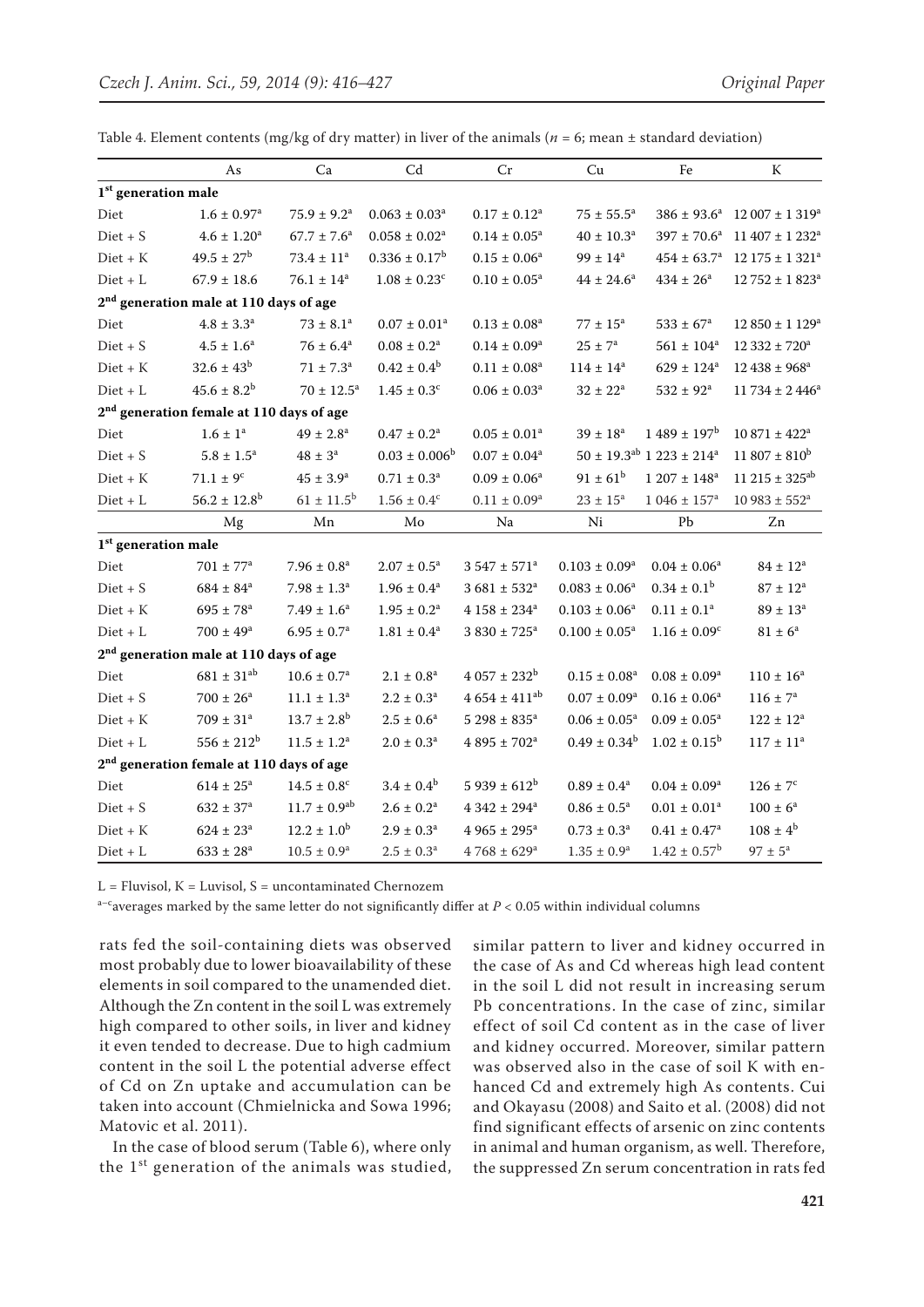|                                                    | As                                                 | Ca                                                   | Cd                            | Cr                            | Cu                           | Fe                           | K                              |  |  |
|----------------------------------------------------|----------------------------------------------------|------------------------------------------------------|-------------------------------|-------------------------------|------------------------------|------------------------------|--------------------------------|--|--|
| $1^{\rm st}$ generation male                       |                                                    |                                                      |                               |                               |                              |                              |                                |  |  |
| Diet                                               | $1.4 \pm 1.24^a$                                   | $161 \pm 10^{ab}$                                    | $0.56\pm0.07^{\rm a}$         | $0.16\pm0.12^{\rm a}$         | $78 \pm 19^{\rm a}$          | $332 \pm 76^a$               | $10799 \pm 770$ <sup>a</sup>   |  |  |
| $Diet + S$                                         | $6.3 \pm 5.3^{\rm a}$                              | $148 \pm 11^a$                                       | $0.55 \pm 0.17^{\rm a}$       | $0.05 \pm 0.02^a$             | $77\pm50^{\rm a}$            | $357 \pm 34^{\rm a}$         | $10\,702 \pm 521^{\rm a}$      |  |  |
| $Diet + K$                                         | $361 \pm 143^b$                                    | $164 \pm 10^{ab}$                                    | $-1.6 \pm 0.5^{\rm b}$        | $0.23 \pm 0.2^a$              | $593 \pm 77^{\rm b}$         | $432 \pm 90^{\rm a}$         | $10959 \pm 882^a$              |  |  |
| $Diet + L$                                         | $87\pm53^{\rm a}$                                  | $180 \pm 16^{\rm b}$                                 | $5.1 \pm 0.55$ <sup>c</sup>   | $0.11\pm0.1^{\rm a}$          | $71 \pm 12^a$                | $477 \pm 159^{\rm a}$        | $10\ 409 \pm 408$ <sup>a</sup> |  |  |
| 2 <sup>nd</sup> generation male at 110 days of age |                                                    |                                                      |                               |                               |                              |                              |                                |  |  |
| Diet                                               | $3.5 \pm 3.3^{\rm a}$                              | $134 \pm 13^{\rm a}$                                 | $0.5 \pm 0.15^a$              | $0.15 \pm 0.09^b$             | $79\pm28^{\rm a}$            | $309 \pm 45^{\rm a}$         | $9301 \pm 508^{\rm b}$         |  |  |
| $Dict + S$                                         | $15 \pm 13.7^{\rm a}$                              | $133 \pm 14^a$                                       | $0.4\pm0.06^{\rm a}$          | $0.05 \pm 0.01$ <sup>a</sup>  | $81 \pm 24^{\rm a}$          | $348 \pm 47^{ab}$            | $10\;360\pm1\;218^{\rm ab}$    |  |  |
| $Dict + K$                                         | $590 \pm 299^{\rm b}$                              | $156 \pm 20^{\rm b}$                                 | $1.9 \pm 0.4^b$               | $0.16 \pm 0.08^b$             | $1.085 \pm 603^b$            | $371 \pm 57^{\rm b}$         | $11458 \pm 740^a$              |  |  |
| $\mathrm{Diet} + \mathrm{L}$                       | $65 \pm 19.5^{\rm a}$                              | $151 \pm 11^{ab}$                                    | $3.9\pm0.8^{\rm c}$           | $0.04 \pm 0.01^a$             | $58\pm11^{\rm a}$            | $311\pm39^{\rm ab}$          | $10763 \pm 897^a$              |  |  |
|                                                    |                                                    | 2 <sup>nd</sup> generation female at 110 days of age |                               |                               |                              |                              |                                |  |  |
| Diet                                               | $1.6 \pm 0.9^{\rm a}$                              | $170.7 \pm 20^a$                                     | $0.6 \pm 0.3$ <sup>ab</sup>   | $0.15 \pm 0.08^a$             | $89 \pm 41^{\circ}$          | $451 \pm 109^{\rm b}$        | $10695 \pm 1052^a$             |  |  |
| $Dict + S$                                         | $12.5 \pm 6^a$                                     | $163.7 \pm 12^a$                                     | $0.25 \pm 0.06^a$             | $0.07\pm0.02^{\rm a}$         | $48\pm13^{\rm a}$            | $169 \pm 12^{\rm a}$         | 11 928 ± 537.5 <sup>a</sup>    |  |  |
| $Diet + K$                                         | $461 \pm 199^{\rm b}$                              | $177.7 \pm 25^{\text{a}}$                            | $1.05 \pm 0.2^b$              | $0.17 \pm 0.11^a$             | $749 \pm 334$                | $204 \pm 38.5^{\rm a}$       | $11 188 \pm 898^a$             |  |  |
| $Diet + L$                                         | $40.2 \pm 17^a$                                    | $163.2 \pm 20^a$                                     | $2.5 \pm 0.8^{\circ}$         | $0.08 \pm 0.05^a$             | $37 \pm 10^a$                | $168 \pm 60^a$               | 11 376 ± 797 <sup>a</sup>      |  |  |
|                                                    | Mg                                                 | Mn                                                   | Mo                            | Na                            | Ni                           | Pb                           | Zn                             |  |  |
| 1 <sup>st</sup> generation male                    |                                                    |                                                      |                               |                               |                              |                              |                                |  |  |
| Diet                                               | $739 \pm 31^a$                                     | $4.7 \pm 0.2^a$                                      | $1.1 \pm 0.2^a$               | $12335 \pm 1716^a$            | $1.02 \pm 0.38^{\rm b}$      | $0.06 \pm 0.08^a$            | $114 \pm 7^b$                  |  |  |
| $Diet + S$                                         | $747 \pm 13^a$                                     | $4.9 \pm 0.6^a$                                      | $1.0\pm0.2^{\rm a}$           | $12062 \pm 1143^a$            | $0.03 \pm 0.01^a$            | $0.13\pm0.08^{\rm a}$        | $112 \pm 4^{ab}$               |  |  |
| $Diet + K$                                         | $739 \pm 47^{\rm a}$                               | $4.6 \pm 0.3^{\text{a}}$                             | $1.2 \pm 0.1^a$               | $10\ 801 \pm 908^{\rm a}$     | $0.04 \pm 0.02^a$            | $0.32 \pm 0.03^a$            | $101 \pm 4^a$                  |  |  |
| $Diet + L$                                         | $786 \pm 51^a$                                     | $5.1 \pm 0.4^a$                                      | $0.98 \pm 0.2^a$              | $12\,404 \pm 1\,661^a$        | $0.06 \pm 0.07$ <sup>a</sup> | $22 \pm 3^b$                 | $111 \pm 9^{ab}$               |  |  |
|                                                    | 2 <sup>nd</sup> generation male at 110 days of age |                                                      |                               |                               |                              |                              |                                |  |  |
| Diet                                               | $659 \pm 25^{\rm a}$                               | $4.2 \pm 0.4^{\rm b}$                                | $1.06 \pm 0.2^a$              | $12907 \pm 2050^a$            | $0.19 \pm 0.09^a$            | $0.65 \pm 0.78$ <sup>a</sup> | $112 \pm 7^{\rm a}$            |  |  |
| $\mathrm{Diet}+S$                                  | $668 \pm 43^{\rm a}$                               | $5.0 \pm 0.5^{\text{a}}$                             | $1.22 \pm 0.19^{ab}$          | $13754 \pm 1746^a$            | $0.20 \pm 0.09^a$            | $0.88 \pm 0.87$ <sup>a</sup> | $126 \pm 7^{\rm b}$            |  |  |
| $Diet + K$                                         | $727 \pm 52^b$                                     | $4.9 \pm 0.6^a$                                      | $1.35 \pm 0.2^b$              | $13.519 \pm 1.150^a$          | $0.25 \pm 0.1^{ab}$          | $1.1\pm0.8^{\rm a}$          | $117 \pm 11^{ab}$              |  |  |
| $Diet + L$                                         | $659.2 \pm 38^a$                                   | $4.6 \pm 0.4^{ab}$                                   | $1.22 \pm 0.23$ <sup>ab</sup> | $11982 \pm 1995^a$            | $0.37 \pm 0.1^{\rm b}$       | $20.7 \pm 4^b$               | $109 \pm 7.5^{\text{a}}$       |  |  |
|                                                    |                                                    | 2 <sup>nd</sup> generation female at 110 days of age |                               |                               |                              |                              |                                |  |  |
| Diet                                               | $682 \pm 58^{\rm b}$                               | $3.56 \pm 0.65$ <sup>c</sup>                         | $1.28 \pm 0.2$ <sup>c</sup>   | $10339 \pm 1075$ <sup>c</sup> | $0.64 \pm 0.26^a$            | $0.05 \pm 0.05^a$            | $100 \pm 15^{\circ}$           |  |  |
| $Dict + S$                                         | $781 \pm 48^a$                                     | $1.45 \pm 0.08^{ab}$                                 | $0.36 \pm 0.1^a$              | $5301 \pm 463^a$              | $0.42 \pm 0.1^a$             | $0.35 \pm 0.12^a$            | $55 \pm 4^{ab}$                |  |  |
| $Diet + K$                                         | $742 \pm 65^{ab}$                                  | $1.89\pm0.3^{\rm b}$                                 | $0.86 \pm 0.35^{\rm b}$       | $7414 \pm 1522^b$             | $0.6 \pm 0.24^a$             | $0.45 \pm 0.07^a$            | $63 \pm 8^{\rm b}$             |  |  |
| $Diet + L$                                         | $784 \pm 40^a$                                     | $1.27\pm0.5^{\rm a}$                                 | $0.6 \pm 0.27$ <sup>ab</sup>  | $5101 \pm 1435$ <sup>a</sup>  | $0.47\pm0.2^{\rm a}$         | $5.9 \pm 1.8^{\rm b}$        | $49 \pm 7^{\rm a}$             |  |  |

Table 5. Element contents (mg/kg of dry matter) in kidney of the animals ( $n = 6$ ; mean  $\pm$  standard deviation)

 $L =$  Fluvisol,  $K =$  Luvisol,  $S =$  uncontaminated Chernozem

 $a-c$  averages marked by the same letter did not significantly differ at  $P < 0.05$  within individual columns

the diet containing soil K could be also credited to cadmium.

The contents of selected biochemical parameters determined in blood serum of the animals are summarized in Table 7. Among the enzymes indicating potential adverse effect of enhanced risk element content in feed on liver function, AST and ALP activity was assessed where no significant changes ( $P < 0.05$ ) among the experimental groups were observed. However, the results showed a significantly  $(P < 0.05)$  increased concentration of urea in male rat serum indicating potential cadmium-induced renal damage. El-Demerdash et al. (2004) and Borgese et al. (2008) suggested the enhanced serum urea concentrations as the first indicator of cadmium induced reversible kidney injury. Moreover, the addition of soil itself resulted in decreasing female serum glucose whereas male samples remained unchanged. Differences between male and female glucose levels in serum of rats exposed to arsenic and lead via drinking water due to significant increase in intestinal glucose absorption by male rats was observed by Palacios et al. (2012). In our case, however, the results sug-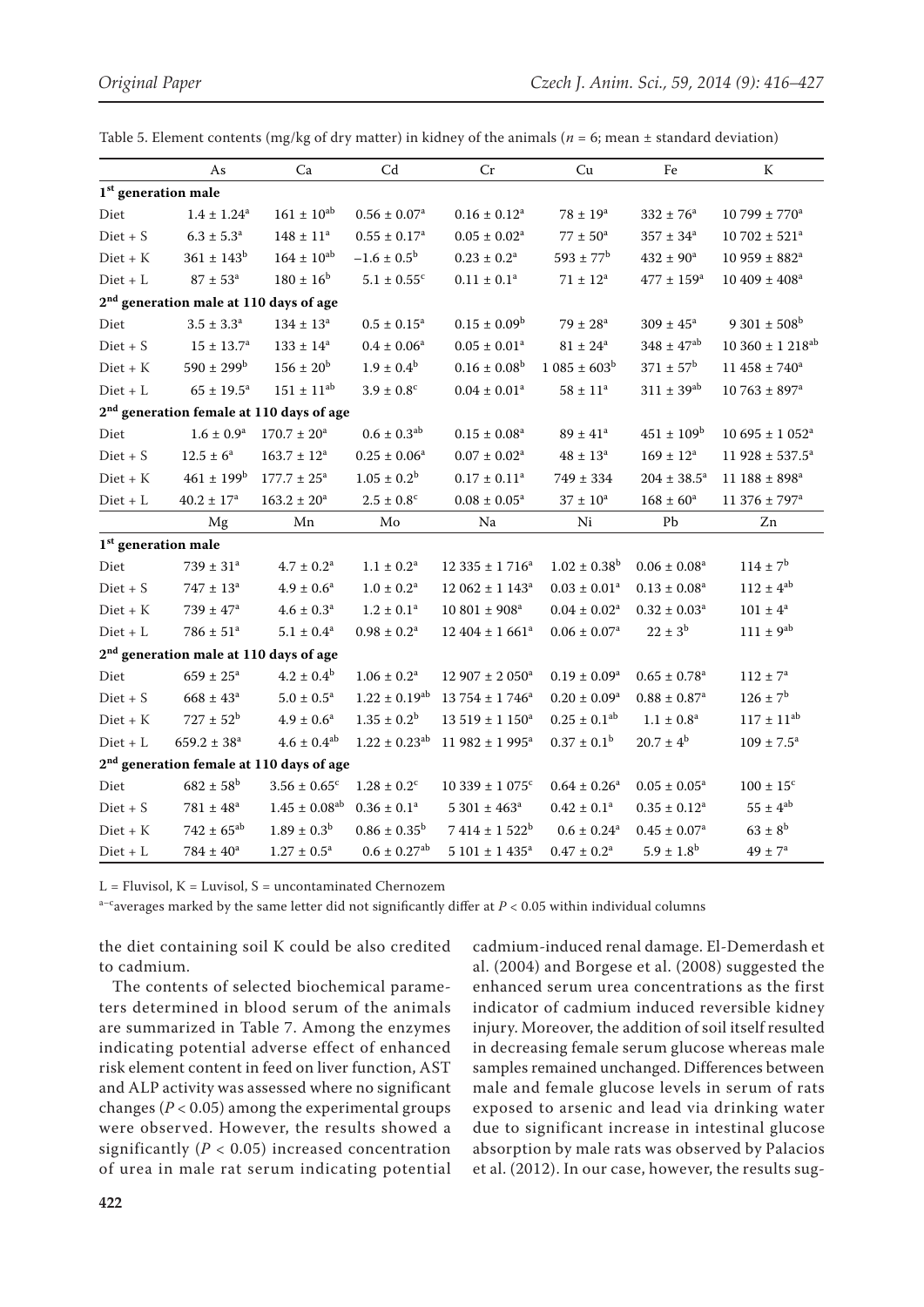|                         | As $(nmol/l)$          | $Cd$ (nmol/l)                                                                      | $Pb$ (nmol/l)     | $Zn$ ( $\mu$ mol/l)           | Ca (mmol/l)                  | $Mg$ (mmol/l)                | $P$ (mmol/l)                 |
|-------------------------|------------------------|------------------------------------------------------------------------------------|-------------------|-------------------------------|------------------------------|------------------------------|------------------------------|
| $1st$ generation male   |                        |                                                                                    |                   |                               |                              |                              |                              |
| Diet                    |                        | $27.8 \pm 15.9^a$ $0.408 \pm 0.294^b$ $2.93 \pm 1.75^{ab}$                         |                   | $11.1 \pm 1.2^a$              | $2.28 \pm 0.12^a$            | $1.65 \pm 0.16^{\circ}$      | $1.88 \pm 0.25^{\text{a}}$   |
| $Diet + S$              | $17.6 \pm 5.5^{\circ}$ | $0.025 \pm 0.025^a$                                                                | $0.94 \pm 0.61^a$ | $12.0 \pm 2.2^{\text{a}}$     | $2.22 \pm 0.28$ <sup>a</sup> | $0.97 \pm 0.31$ <sup>a</sup> | $2.05 \pm 0.32^a$            |
| $Diet + K$              | $2456 \pm 334^b$       | $0.016 \pm 0.016^a$ $2.24 \pm 1.19^{ab}$                                           |                   | $7.84 \pm 2.20^b$             | $2.32 \pm 0.26^a$            | $0.88 \pm 0.36^a$            | $1.87 \pm 0.31^a$            |
| $Diet + L$              | $404 + 218^b$          | $0.237 \pm 0.082^{ab}$ 3.09 $\pm 1.05^{b}$                                         |                   | $9.17 \pm 1.74$ <sup>ab</sup> | $2.19 \pm 0.16^a$            | $0.92 \pm 0.24$ <sup>a</sup> | $2.13 \pm 0.33^a$            |
| $1st$ generation female |                        |                                                                                    |                   |                               |                              |                              |                              |
| Diet                    |                        | $87.8 \pm 43.9^a$ 0.155 $\pm$ 0.090 <sup>ab</sup> 2.74 $\pm$ 1.01 <sup>b</sup>     |                   | $13.5 \pm 4.3^{\rm b}$        | $2.40 \pm 0.34$ <sup>a</sup> | $0.95 \pm 0.35^{\text{a}}$   | $1.79 \pm 0.43^a$            |
| $Diet + S$              | $72.3 + 31.9^a$        | $0.074 \pm 0.041$ <sup>a</sup>                                                     | $1.39 + 0.52^a$   | $16.3 \pm 4.4^{\rm bc}$       | $2.47 \pm 0.12^a$            | $0.73 \pm 0.06^a$            | $1.71 \pm 0.12^a$            |
| $Diet + K$              |                        | $5112 \pm 774^b$ 0.123 $\pm$ 0.033 <sup>ab</sup> 2.44 $\pm$ 0.37 <sup>b</sup>      |                   | $7.69 + 1.07a$                | $2.40 \pm 0.17^a$            | $0.75 \pm 0.22^a$            | $1.87 \pm 0.33$ <sup>a</sup> |
| $Diet + L$              |                        | $912 \pm 2648^{\circ}$ 0.204 $\pm$ 0.025 <sup>b</sup> 2.51 $\pm$ 0.55 <sup>b</sup> |                   | $9.62 \pm 1.59$ <sup>ab</sup> | $2.38 \pm 0.16^a$            | $0.79 \pm 0.18^a$            | $1.83 \pm 0.37^{\rm a}$      |

Table 6. Element concentrations in blood serum of the animals ( $n = 6$ ; mean  $\pm$  standard deviation)

 $L =$  Fluvisol,  $K =$  Luvisol,  $S =$  uncontaminated Chernozem

 $a-c$  averages marked by the same letter do not significantly differ at  $P < 0.05$  within individual columns

gested suppressed bioavailability of feed-derived glucose due to presence of soil in the diet.

The investigated hematological parameters are summarized in Table 8 where a significant increase (*P* < 0.05) of hematocrit value and total erythrocyte count is evident in the case of male rats fed the diet amended by the soils K and L. Although not significant, this pattern indicated also the results of female hematological parameters. Significant increase of leukocyte count as observed in our previous experiment (Szakova et al. 2012) was not reported in this experiment.

## **DISCUSSION**

The effect of risk element uptake on body weight and weight gain of rats was investigated by Paul et

al. (2002) in the case of arsenic, Asagba (2010) in the case of cadmium, Smith et al. (2008) and Shan et al. (2009) and in the case of lead. Whereas animal exposure to arsenic and lead did not result in the animal growth suppression regardless of element rate and experiment duration, suppressed animal growth was observed after dietary cadmium exposure of rats. In our case no differences among the experimental groups were observed (Table 3) even at by one order of magnitude higher total cadmium content in the diet. However, the differences in experimental design, duration of the both experiments, and different Cd source and/or bioavailability of Cd in the diet represent serious limitations for comparison of the results from both experiments.

The arsenic content in animal tissues (Tables 4–6) was influenced by its level in experimental

Table 7. Average contents of selected biochemical parameters determined in blood serum of the animals (*n* = 6; mean ± standard deviation)

|                         | $AST$ ( $\mu$ kat/l)         | $ALP$ ( $\mu$ kat/l)         | Total protein $(g/l)$     | Glucose (mmol/l)         | Urea (mmol/l)            |
|-------------------------|------------------------------|------------------------------|---------------------------|--------------------------|--------------------------|
| $1st$ generation male   |                              |                              |                           |                          |                          |
| Diet                    | $1.59 \pm 0.15^a$            | $3.36 \pm 0.61^a$            | $58.4 \pm 2.0^a$          | $12.6 \pm 1.6^a$         | $7.2 \pm 0.8^a$          |
| $Diet + S$              | $1.70 \pm 0.41$ <sup>a</sup> | $2.78 \pm 1.01^a$            | $60.3 \pm 3.8^a$          | $10.2 \pm 1.6^a$         | $7.6 \pm 0.5^{\text{a}}$ |
| $Diet + K$              | $1.55 \pm 0.12^a$            | $2.47 \pm 0.61$ <sup>a</sup> | $58.4 \pm 4.2^a$          | $9.7 \pm 0.7^{\rm a}$    | $7.9 \pm 0.4^a$          |
| $Diet + L$              | $1.20 \pm 0.04^a$            | $3.24 \pm 0.76^a$            | $54.1 \pm 5.5^{\circ}$    | $10.9 \pm 0.6^a$         | $9.2 \pm 0.4^{\rm b}$    |
| $1st$ generation female |                              |                              |                           |                          |                          |
| Diet                    | $1.89 \pm 1.05^{\circ}$      | $2.24 \pm 0.57$ <sup>a</sup> | $63.1 \pm 5.2^{\text{a}}$ | $11.3 \pm 3.0^{\rm b}$   | $8.5 \pm 1.3^a$          |
| $Diet + S$              | $1.38 \pm 0.07^a$            | $1.83 \pm 0.26^a$            | $64.9 \pm 6.9^{\circ}$    | $9.1 \pm 0.7^{\text{a}}$ | $7.9 \pm 0.3^{\text{a}}$ |
| $Diet + K$              | $1.64 \pm 1.02^a$            | $1.73 \pm 0.55^{\text{a}}$   | $58.3 \pm 5.8^{\rm a}$    | $8.3 \pm 0.7^{\rm a}$    | $7.8 \pm 0.9^{\rm a}$    |
| $Diet + L$              | $1.25 \pm 0.40^a$            | $2.14 \pm 0.38^a$            | $55.6 \pm 8.1^a$          | $8.3 \pm 0.7^{\rm a}$    | $7.0 \pm 0.8^a$          |

AST = aspartate transaminase, ALP = alkaline phosphatase, L = Fluvisol, K = Luvisol, S = uncontaminated Chernozem a,baverages marked by the same letter do not significantly differ at  $P < 0.05$  within individual columns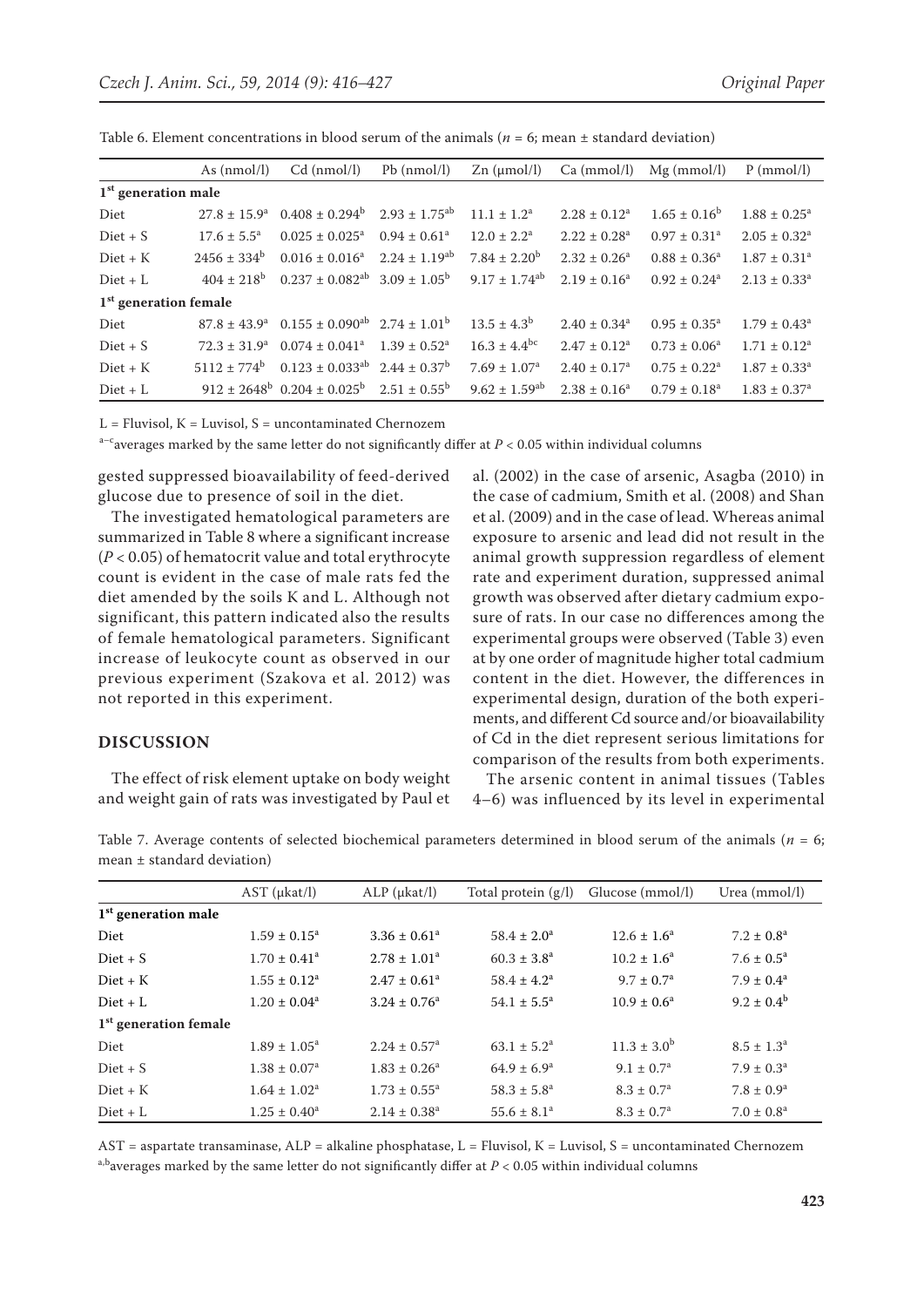|                         | Er(T/l)                       | Hct(%)                       | MCV(f)                 | Hb(g/100 ml)               | Le $(g/l)$             |
|-------------------------|-------------------------------|------------------------------|------------------------|----------------------------|------------------------|
| $1st$ generation male   |                               |                              |                        |                            |                        |
| Diet                    | $6.99 \pm 1.42^a$             | $43.2 \pm 8.5^{\circ}$       | $62.0 \pm 1.4^a$       | $14.1 \pm 0.8^a$           | $13.0 \pm 2.3^{\circ}$ |
| $Diet + S$              | $7.27 \pm 0.92^a$             | $45.1 \pm 4.9^{\circ}$       | $62.0 \pm 3.7^{\rm a}$ | $14.4 \pm 1.1^a$           | $11.6 \pm 3.8^a$       |
| $Diet + K$              | $7.97 \pm 0.50$ <sup>ab</sup> | $50.2 \pm 4.9$ <sup>ab</sup> | $63.0 \pm 3.4^a$       | $15.1 \pm 1.5^{\circ}$     | $8.6 \pm 2.6^a$        |
| $Diet + L$              | $8.46 \pm 0.70^{\rm b}$       | $54.5 \pm 4.3^{\rm b}$       | $64.5 \pm 2.3^{\circ}$ | $16.0 \pm 1.5^{\text{a}}$  | $10.7 \pm 2.1^a$       |
| $1st$ generation female |                               |                              |                        |                            |                        |
| Diet                    | $7.04 \pm 0.48$ <sup>a</sup>  | $47.5 \pm 5.5^{\circ}$       | $69.7 \pm 4.6^a$       | $6.92 \pm 2.90^{\circ}$    | $13.4 \pm 1.3^a$       |
| $Diet + S$              | $8.36 \pm 1.02^a$             | $54.9 \pm 6.3^{\circ}$       | $65.8 \pm 3.9^{\circ}$ | $7.02 \pm 2.98^a$          | $16.8 \pm 2.2^a$       |
| $Diet + K$              | $8.02 \pm 1.20^a$             | $53.5 \pm 9.3^{\circ}$       | $66.5 \pm 4.3^a$       | $8.85 \pm 1.95^{\text{a}}$ | $15.0 \pm 2.7^{\circ}$ |
| $Diet + L$              | $8.52 \pm 0.88^a$             | $55.6 \pm 5.3^{\circ}$       | $65.3 \pm 3.9^{\rm a}$ | $7.92 \pm 1.16^a$          | $16.9 \pm 1.3^a$       |

Table 8. Average contents of selected hematological parameters of the animals (*n* = 6; mean ± standard deviation)

Er = total erythrocyte count, Hct = hematocrit, MCV = mean cell volume, Hb = hemoglobin, Le = total leukocyte count  $L =$  Fluvisol,  $K =$  Luvisol,  $S =$  uncontaminated Chernozem

a,b<sub>averages marked by the same letter do not significantly differ at *P* < 0.05 within individual columns</sub>

diet but the As tissue concentrations were almost comparable for both soil K and soil L amendments although the arsenic content in the soil L was significantly (*P* < 0.05) lower. As discussed in our previous experiment, the differences in As bioavailability in both soils also do not correspond to arsenic concentrations in individual tissues (Szakova et al. 2012). Therefore, potential As-Cd interactions seemed to play a substantial role. As already published, the interaction between arsenic and cadmium applied simultaneously is evident. The addition of Cd to the diet can significantly increase arsenic contents in liver and kidney of rats fed the diet containing Cd-enriched yeasts (Szakova et al. 2009). Similarly, rats treated with As + Cd had more As in heart tissue than rats treated only with arsenic (Yanez et al., 1991). Hochadel and Waalkes (1997) stated that arsenic pretreatment can reduce mortality in rats given the high dose of cadmium compared to rats given cadmium alone. The opposite effect of both elements was not observed. Moreover, arsenic pretreatment produced an 8-fold increase in hepatic levels of metallothionein. Thus, increasing contents of both elements in liver and kidney can be expected and enhanced metallothionein content in these tissues could be verified in further research. In the case of lead, low bioavailability of this element (Ellickson et al. 2001; Szakova et al. 2012) resulted in its relatively low contents in analyzed tissues where significantly  $(P < 0.05)$  enhanced levels were observed only in the case of extremely contaminated soil L. As explained by Smith et al. (2008), the lead uptake and transformation do not differ signifi-

cantly in dependence on lead compound and/or lead-enriched matter including lead-contaminated soil. Although the lead transport through placenta and mother's milk was described by Todorovic et al. (2005), no differences between the  $1<sup>st</sup>$  and  $2<sup>nd</sup>$ generation were observed due to long-term uptake of the soil-amended diet after weaning.

Among the essential elements, the most apparent effect of the risk element dietary uptake was observed in the case of Cu in the tissues of animals fed As-contaminated soil K as already observed in our previous experiment (Szakova et al. 2012) and confirmed by other authors (Schmolke et al. 1992; Uthus 2001; Yu and Beynen 2001; Birri et al. 2010). Comparing the arsenic compounds, the Cu-As interaction was observed only if inorganic As compounds were the predominant species present. In our case, the mobile As pool in soils is represented by inorganic arsenate (Marin et al. 1993) suggesting possible intensification of As-Cu interaction. The other previously described interactions such as As-Fe (Paul et al. 2002), Cd-Fe (Turgut et al. 2007), or Cd-Cu (Chmielnicka and Sowa 1996) were not confirmed in our experiment. As already mentioned, the individual experiments differed in element dose and application, element source, and duration of the experiment.

The significant effect of risk element intoxication of the rats on the activity of hepatospecific enzymes such as ALT and ALP was observed after both single-dose (Dudley et al. 1982; Tzirogiannis et al. 2003), and long-term (Renugadevi and Prabu 2010) dietary exposure documenting clearly hepatotoxic effect of risk elements, especially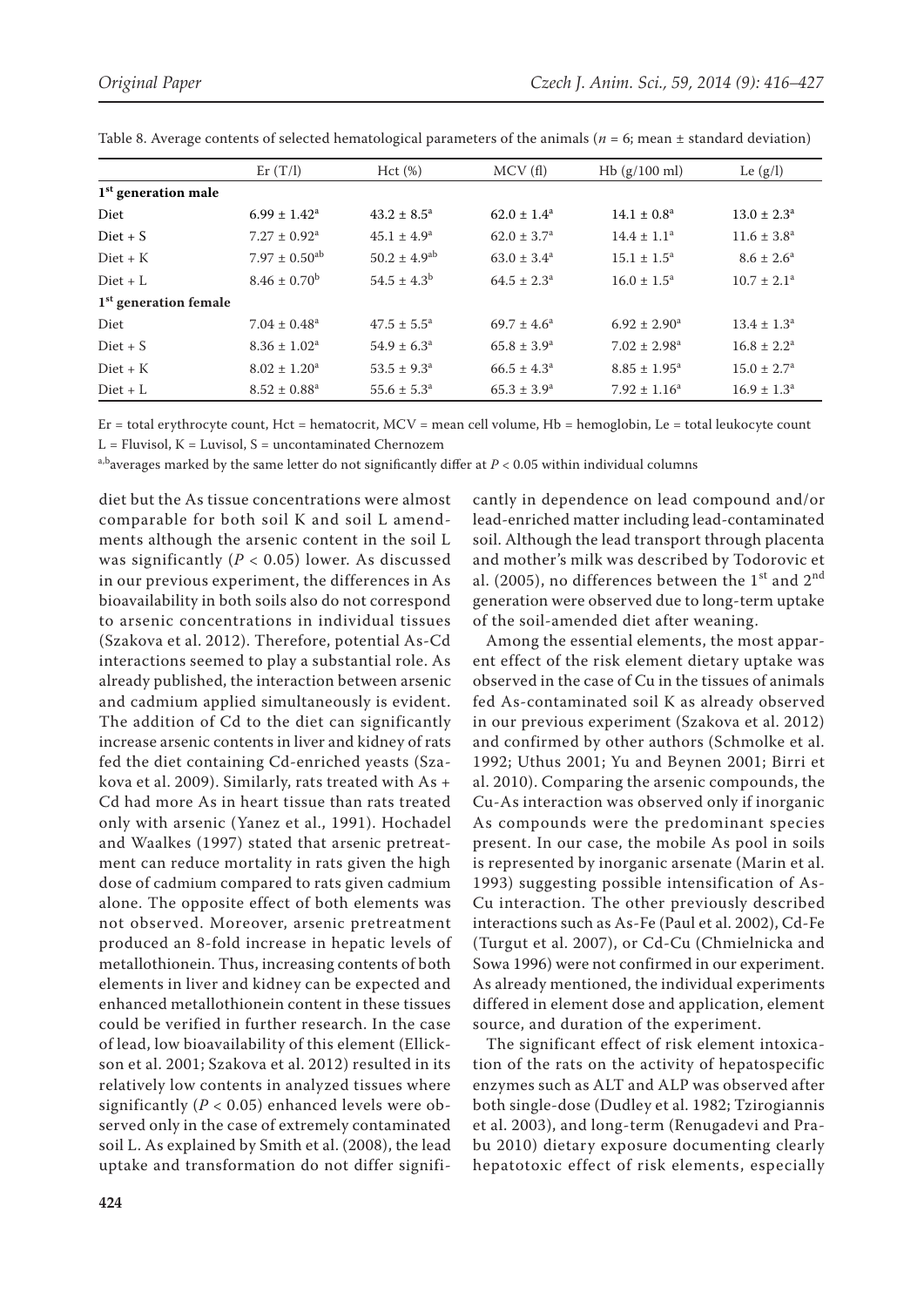cadmium. In our case no changes in the enzymatic activity were observed (Table 7) but other biochemical indicator, urea concentration in the blood serum, documents adverse effect of long-term risk element exposure via the contaminated soil. The renal injury as a result of long-term cadmium exposure was frequently reported (Hiratsuka et al. 1996; El-Demerdash et al. 2004; Borgese et al. 2008). Hypoglykaemia resulting from the singledose cadmium application was reported due to disability of gluconeogenesis caused by the liver injury by Adachi et al. (2007). However, long-term cadmium exposure resulted in the restoration of original glucose concentrations because of antioxidative mechanisms of the rats. Our results, however, do not allow us to conclude that the serum glucose suppression in female rats was caused by risk element uptake.

Decreasing hemoglobin content connected with decreasing blood iron levels and anaemia was described (El-Demerdash et al. 2004; Adachi et al. 2007). However, opposite effect was observed by Fucikova et al. (1995) where rats were fed semisynthetic diets supplemented with feeding yeast *Candida utilis* with low (3 mg/kg) or high (90 mg/kg) content of organically bound cadmium and/or cadmium in the form of  $CdCl<sub>2</sub>$  (9 mg/kg of diet). Rats on diet with yeast high in Cd or with  $CdCl<sub>2</sub>$ supplement had higher  $(P < 0.05)$  levels of cadmium in liver and kidney than controls. The animals fed high Cd content yeast had significantly higher hemoglobin values compared to the group fed low Cd content yeast. The effect of experimental design and duration of the experiment is documented by Fucikova et al. (1996) presenting no changes in hemoglobin values in rats fed yeast supplemented Cd-enriched diet. Also our previous experiment (Szakova et al. 2012) showed no changes in hemoglobin values but decreased iron tissue concentrations. In this experiment the iron suppression was not confirmed but hemoglobin values and total erythrocyte count increased in female rats exposed to soil L documenting unambiguous response of animal organisms to enhancement of the dietary cadmium level. Similarly, increasing white blood cells count observed after both single-dose (Kataranovski et al. 1998) and long-term (Fucikova et al. 1995; Szakova et al. 2012) cadmium exposition was not confirmed in our experiment.

The results confirmed our previous results (Szakova et al. 2012) showing increased tissue risk

element levels (especially of As and Cd) as a result of regular uptake of the risk element contaminated soils. Although the shifts in the biochemical and hematological parameters of the animals did not give unambiguous results, their existence confirms adverse effect of the soil-derived risk element exposure. In the case of lead, relatively low increase of tissue levels was reported due to its low bioavaolability. However, Oktem et al. (2004) observed harmful effects (injury of red blood cells, adverse renal effects) of long-term uptake of low levels of lead in the organisms of people living in contaminated areas. Moreover, the interelement interactions in the case of multielement contaminated area (Wang et al. 2009; Whittaker et al. 2011) can substantially modify the potential effects of the individual elements as well as the nutrient imbalance.

#### **REFERENCES**

- Adachi K., Dote T., Dote E., Mitsui G., Kono K. (2007): Strong acute toxicity, severe hepatic damage, renal injury and abnormal serum electrolytes after intravenous administration of cadmium fluoride in rats. Journal of Occupational Health, 49, 235–241.
- Amaral A., Cabral C., Guedes C., Rodrigues A. (2007): Apoptosis, metallothionein, and bioaccessible metals in domestic mice (*Mus musculus* L.) from a human-inhabited volcanic area. Ecotoxicology, 16, 475–481.
- Asagba S.O. (2010): Comparative effect of water and foodchain mediated cadmium exposure in rats. Biometals, 23, 961–971.
- Bencko V., Cikrt M., Lener J. (1995): Toxic Metals in Life and Work Environment of People. Grada, Prague, Czech Republic. (in Czech)
- Bhadauria S., Flora S.J.S. (2007): Response of arsenic-induced oxidative stress, DNA damage, and metal imbalance to combined administration of DMSA and monoisoamyl-DMSA during chronic arsenic poisoning in rats. Cell Biology and Toxicology, 23, 91–104.
- Birri P.N.R., Perez R.D., Cremonezzi D., Perez C.A., Rubio M., Bongiovanni G.A. (2010): Association between As and Cu renal cortex accumulation and physiological and histological alterations after chronic arsenic intake. Environmental Research, 110, 417–423.
- Borgese L.P., Brandao R., Godoi B., Nogueira C.W., Zeni G. (2008): Oral administration of diphenyl diselenide protects against cadmium-induced liver damage in rats. Chemico-Biological Interactions, 171, 15–25.
- Castro B.H., Padilla L.M.D., Bustamante M.S., Rocha D., Perez M.D.O., Capdeville M.E.J., Perez D.P.P., Stephano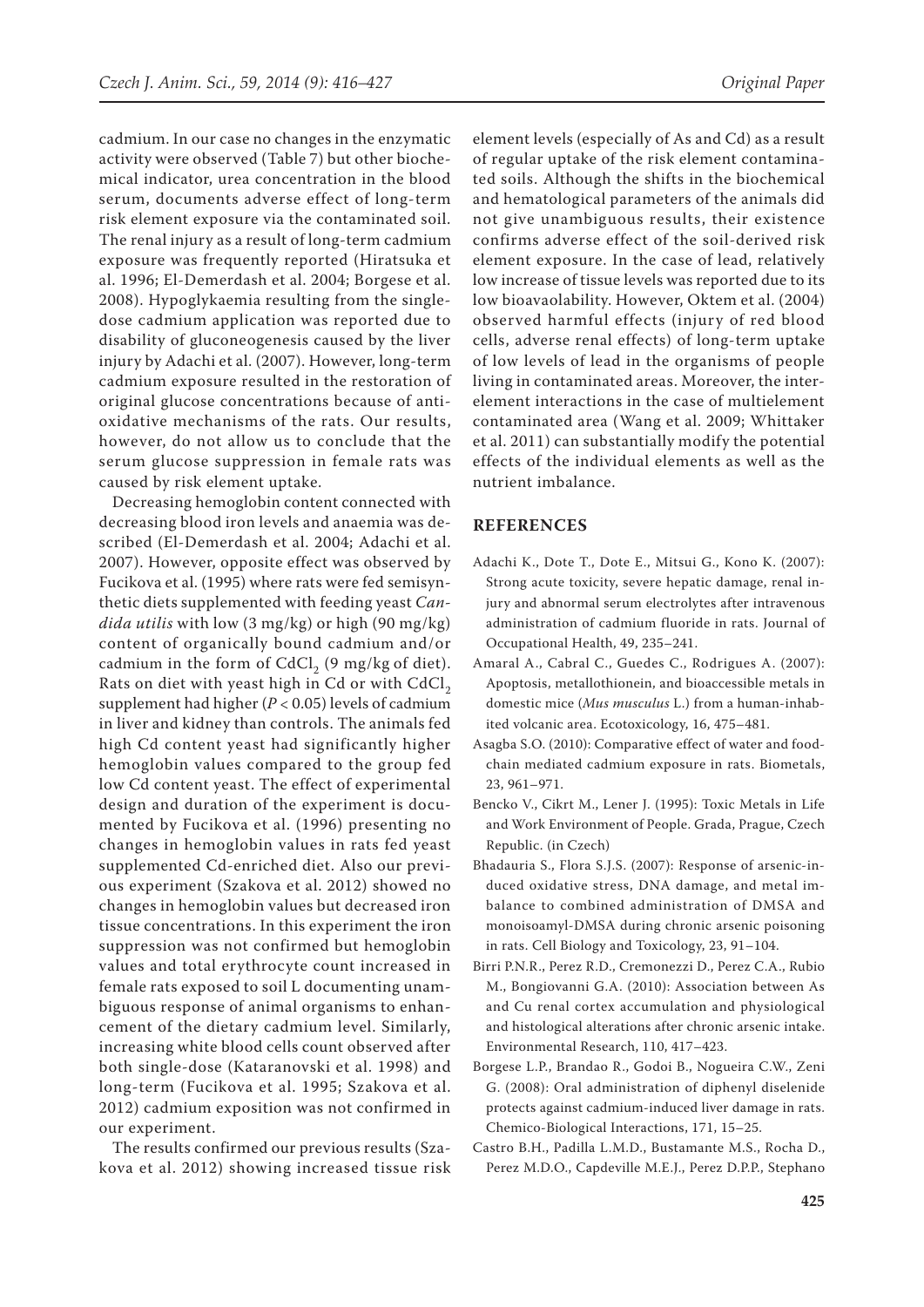- Chmielnicka J., Sowa B., (1996): Cadmium interaction with essential metals (Zn, Cu, Fe), metabolism metallothionein, and ceruloplasmin in pregnant rats and fetuses. Ecotoxicology and Environmental Safety, 35, 277–281.
- Cui X., Okayasu R. (2008): Arsenic accumulation, elimination, and interaction with copper, zinc and manganese in liver and kidney of rats. Food and Chemical Toxicology, 46, 3646–3650.
- Dudley R.E., Svoboda D.J., Klaassen C.D. (1982): Acute exposure to cadmium causes severe liver injury in rats. Toxicology and Applied Pharmacology, 65, 302–313.
- El-Demerdash F.M., Yousef M.I., Kedwany F.S., Baghdadi H.H. (2004): Cadmium induced changes in lipid peroxidation, blood hematology, biochemical parameters and semen quality of male rats: protective role of vitamin E and β-carotene. Food and Chemical Toxicology, 42, 1563–1571.
- Ellickson K.M., Meeker R.J., Gallo M.A., Buckley B.T., Lioy P.J. (2001): Oral bioavailability of lead and arsenic from a NIST standard reference soil material. Archives of Environmental Contamination and Toxicology, 40, 128–135.
- Fischer A.B., Georgieva R., Nikolova V., Halkova J., Bainova A., Hristeva V., Penkov D., Alandjiisk D. (2003): Health risk for children from lead and cadmium near a non-ferrous smelter in Bulgaria. International Journal of Hygiene and Environmental Health, 206, 25–38.
- Fucikova A., Slamova A., Szakova J., Cibulka J., Heger J. (1995): The influence of dietary cadmium on hematological parameters and phagocytic activity of leukocytes in rats. Živočišná výroba, 40, 15–18. (in Czech)
- Fucikova A., Kozakova H., Slamova A., Cibulka J. (1996): The influence of dietary cadmium on hematological parameters and disaccharidase activities in rat jejunal enterocytes. Živočišná výroba, 41, 63–67. (in Czech)
- Hettiarachchi G.M., Pierzynski G.M., Oehme F.W., Sonmez O., Ryan J.A. (2003): Treatment of contaminated soil with phosphorus and manganese oxide reduces lead absorption by Sprague-Dawley rats. Journal of Environmental Quality, 32, 1335–1345.
- Hiratsuka H., Katsuta O., Toyota N., Tsuchitani M., Umemura T., Marumo F. (1996): Chronic cadmium exposureinduced renal anemia in ovariectomized rats. Toxicology and Applied Pharmacology, 137, 228–236.
- Hochadel J.F., Waalkes M.P. (1997): Sequence of exposure to cadmium and arsenic determines the extent of toxic effects in male Fisher rats. Toxicology, 116, 89–98.
- Jankovska I., Vadlejch J., Szakova J., Miholova D., Kunc P., Knizkova I., Cadkova Z., Langrova I. (2010): Experimental studies on the cadmium accumulation in the cestode *Monienzia expansa (Cestoda: Anoplocephalidae*) and

its final host (*Ovis aries)*. Experimental Parasitology,

- 126, 130–134 Karadas C., Kara D. (2011): *In vitro* gastro-intestinal method for the assessment of heavy metal bioavailability in contaminated soils. Environmental Science and Pollution Research, 18, 620–628.
- Kataranovski M., Kataranovski D., Savic D., Jovcic G., Bogdanovic Z., Jovanovic T. (1998): Granulocyte and plasma cytokine activity in acute cadmium intoxication in rats. Physiological Research, 47, 453–461.
- Kostic M.M., Ognjanovic B., Dimitrijevic S., Zikic R.V., Stajn A., Rosic G.L., Zivkovic R.V. (1993): Cadmiuminduced changes of antioxidant and metabolic status in red-blood cells of rats – *in-vivo* effects. European Journal of Haematology, 51, 86–92.
- Kusakabe T., Nakajima K., Suzuki K., Nakazato K., Takada H., Satoh T., Oikawa M., Kobayashi K., Koyama H., Arakawa K., Nagamine T. (2008): The changes of heavy metal and metallothionein distribution in testis induced by kadmium exposure. Biometals, 21, 71–81.
- Marin A.R., Masscheleyn P.H., Patrick Jr. W.H. (1993): Soil redox-pH stability of arsenic species and its influence on arsenic uptake by rice. Plant and Soil, 152, 245–253.
- Matovic V., Buha A., Bulat Z., Dukic-Cosic D. (2011): Cadmium toxicity revisited: focus on oxidative stress induction and interactions with zinc and magnesium. Arhiv za Higijenu Rada i Toksikologiju, 62, 65–76.
- Mehlich A. (1984): Mehlich 3 Soil Test Extractant: A modification of Mehlich 2 Extractant. Communications in Soil Science and Plant Analysis, 15, 1409–1416.
- Noble R.R.P., Hough R.M., Watkins R.T. (2010): Enrichment and exposure assessment of As, Cr and Pb of the soils in the vicinity of Stawell, Victoria, Australia. Environmental Geochemistry and Health, 32, 193–205.
- Ognjanovic B.I., Pavlovic S.Z., Maletic S.D., Zikic R.V., Stajn A.S., Radojicic R.M., Saicic Z.S., Petrovic V.M. (2003): Protective influence of vitamin E on antioxidant defence system in the blood of rats treated with cadmium. Physiological Research, 52, 563–570.
- Oktem F., Arslan M.K., Dundar B., Delibas N., Gultepe M., Ilhan I.E. (2004): Renal effects and erythrocyte oxidative stress in long-term low-level lead-exposed adolescent workers in auto repair workshops. Archives of Toxicology, 78, 681–687.
- Palacios J., Roman D., Cifuentes F. (2012): Exposure to low level of arsenic and lead in drinking water from Antofagasta city induces gender differences in glucose homeostasis in rats. Biological Trace Element Research, 148, 224–231.
- Paul P.C., Misbahuddin M., Nasimuddin Ahmed A.N., Dewan Z.F., Mannan N.A. (2002): Accumulation of arsenic in tissues of iron-deficient rats. Toxicology Letters, 135, 193–197.